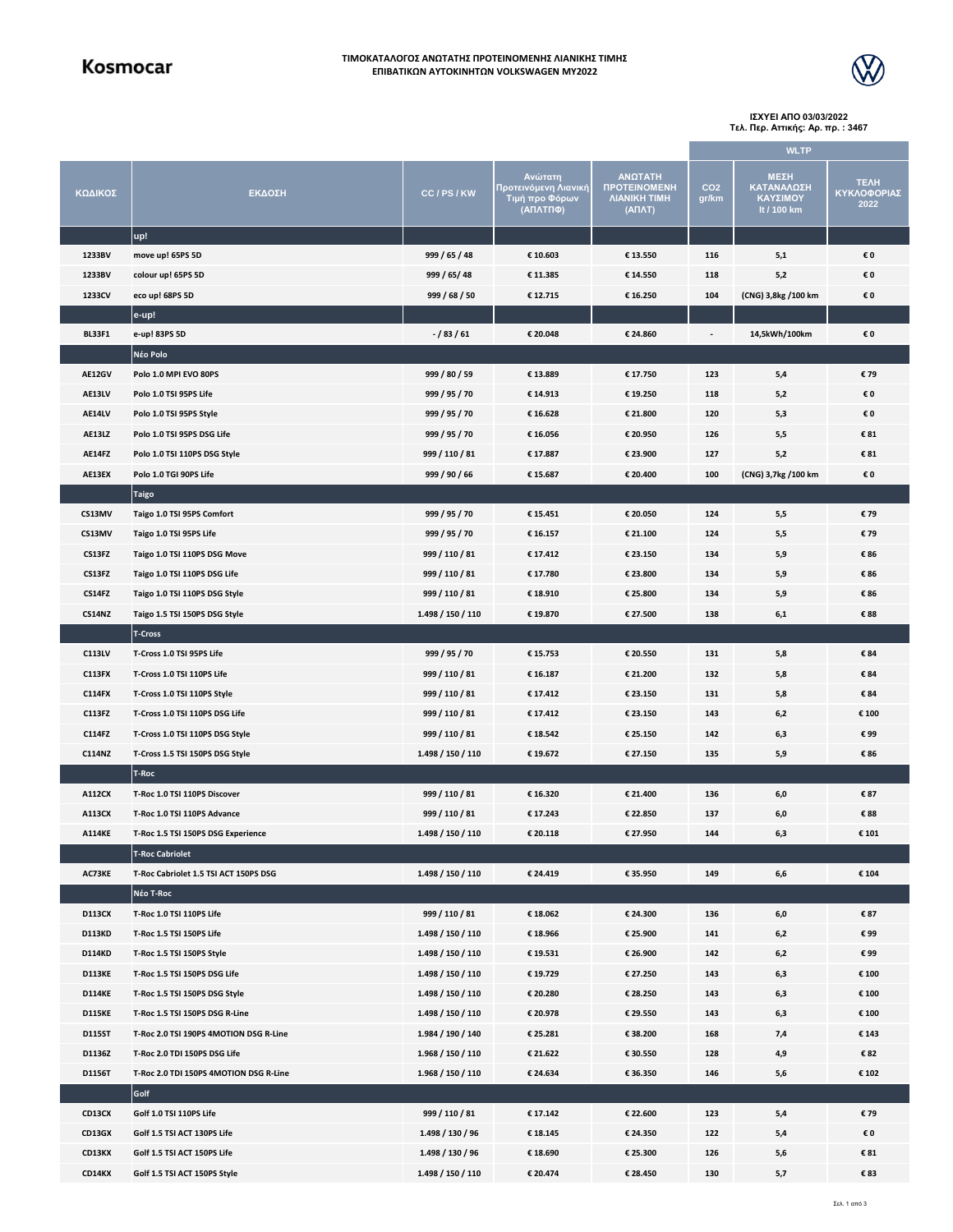## Kosmocar

#### **ΤΙΜΟΚΑΤΑΛΟΓΟΣ ΑΝΩΤΑΤΗΣ ΠΡΟΤΕΙΝΟΜΕΝΗΣ ΛΙΑΝΙΚΗΣ ΤΙΜΗΣ ΕΠΙΒΑΤΙΚΩΝ ΑΥΤΟΚΙΝΗΤΩΝ VOLKSWAGEN MY2022**



#### **ΙΣΧΥΕΙ ΑΠΟ 03/03/2022 Τελ. Περ. Αττικής: Αρ. πρ. : 3467**

**ΜΕΣΗ ΚΑΤΑΝΑΛΩΣΗ ΚΑΥΣΙΜΟΥ lt / 100 km ΤΕΛΗ ΚΥΚΛΟΦΟΡΙΑΣ 2022 WLTP ΚΩΔΙΚΟΣ ΕΚΔΟΣΗ CC / PS / KW Ανώτατη Προτεινόμενη Λιανική Τιμή προ Φόρων (ΑΠΛΤΠΦ) ΑΝΩΤΑΤΗ ΠΡΟΤΕΙΝΟΜΕΝΗ ΛΙΑΝΙΚΗ ΤΙΜΗ (ΑΠΛΤ) CO2 gr/km CD15KX Golf 1.5 TSI ACT 150PS R-Line 1.498 / 150 / 110 € 20.829 € 29.100 130 5,7 € 83 CD13CM Golf 1.0 eTSI MHEV 110PS DSG Life 999 / 110 / 81 € 18.732 € 24.300 118 5,2 € 0 CD13LM Golf 1.5 eTSI MHEV ACT 150PS DSG Life 1.498 / 150 / 110 € 20.657 € 27.200 126 5,6 € 81 CD14GM Golf 1.5 eTSI MHEV ACT 130PS DSG Style 1.498 / 130 / 96 € 22.026 € 29.300 127 5,6 € 81 CD14LM Golf 1.5 eTSI MHEV ACT 150PS DSG Style 1.498 / 150 / 110 € 22.710 € 30.350 130 5,7 € 83 CD15LM Golf 1.5 eTSI MHEV ACT 150PS DSG R-Line 1.498 / 150 / 110 € 23.133 € 31.000 129 5,7 € 83 CD19UX Golf GTI 2.0 TSI 245PS 1.984 / 245 / 180 € 26.122 € 39.900 168 7,4 € 143 CD19UZ Golf GTI 2.0 TSI 245PS DSG 1.984 / 245 / 180 € 27.012 € 41.700 167 7,3 € 142 CD19VZ Golf GTI Clubsport 2.0 TSI 300PS DSG 1.984 / 300 / 221 € 29.288 € 46.300 166 7,3 € 116 CD1RMT Golf R 2.0 TSI 320PS 4MOTION DSG 1.984 / 320/ 235 € 32.842 € 52.200 176 7,7 € 150 CD136Z Golf 2.0 TDI SCR 150PS DSG Life 1.968 / 150 / 110 € 20.774 € 29.000 118 4,5 € 0 CD188Z Golf GTD 2.0 TDI 200PS DSG 1.968 / 200 / 147 € 26.728 € 40.400 136 5,2 € 87 CD13FZ Golf 1.5 TGI 130PS DSG Life 1.498 / 130 / 96 € 20.720 € 28.900 110 4,1 kg/100km € 0 CD14SY Golf 1.4 eHybrid 204PS DSG Style Κινητήρας Βενζίνης 1.395 / 150 / 110 Ηλεκτροκινητήρας - / 54 / 40 € 32.841 € 43.200 21 0,9 € 0 CD16TY Golf GTE 1.4 eHybrid 245PS DSG Κινητήρας Βενζίνης 1.395 / 150 / 110 Ηλεκτροκινητήρας - / 95 / 70 € 34.709 € 45.650 25 1,1 € 0 Touran 5T12PX Touran 1.5 TSI EVO 150PS Active 1498 / 150 / 110 € 20.602 € 28.850 148 6,5 € 104 5T12PZ Touran 1.5 TSI EVO 150PS DSG Active 1498 / 150 / 110 € 22.672 € 32.700 148 6,5 € 104 5T13PX Touran 1.5 TSI EVO 150PS Advance 1498 / 150 / 110 € 22.941 € 33.200 149 6,6 € 104 5T13PZ Touran 1.5 TSI EVO 150PS DSG Advance 1498 / 150 / 110 € 24.715 € 36.500 148 6,5 € 104 5T136Z Touran 2.0 TDI 150PS DSG Advance 1.968 / 150 / 110 € 25.754 € 38.500 140 5,3 € 98 Νέο Tiguan AX13AX Νέο Tiguan 1.5 TSI 130PS ACT EVO Life 1.498 / 130 / 96 € 19.475 € 26.800 143 6,3 € 100 AX13BX Νέο Tiguan 1.5 TSI 150PS ACT EVO Life 1.498 / 150 / 110 € 20.038 € 27.800 149 6,5 € 104 AX13BZ Νέο Tiguan 1.5 TSI 150PS ACT EVO DSG Life 1.498 / 150 / 110 € 22.043 € 31.950 157 6,9 € 110 AX15BZ Νέο Tiguan 1.5 TSI 150PS ACT EVO DSG R-Line 1.498 / 150 / 110 € 24.671 € 37.000 164 7,2 € 115 AX13VT Νέο Tiguan 2.0 TSI 190PS 4MOTION DSG Life 1.984 / 190 / 140 € 25.485 € 39.250 183 8,1 € 156 AX15YT Νέο Tiguan 2.0 TSI 245PS 4MOTION DSG R-Line 1.984 / 245 / 180 € 30.065 € 48.800 198 8,7 € 168 AX1RTT Νέο Tiguan R 2.0 TSI 320PS 4MOTION DSG 1.984 / 320 / 235 € 41.501 € 68.400 224 9,9 € 419 AX134X Νέο Tiguan 2.0 TDI 122PS Life 1.968 / 122 / 90 € 19.757 € 27.300 133 5,1 € 85 AX130Z Νέο Tiguan 2.0 TDI 150PS DSG Life 1.968 / 150 / 110 € 24.070 € 35.300 144 5,5 € 101 AX150Z Νέο Tiguan 2.0 TDI 150PS DSG R-Line 1.968 / 150 / 110 € 26.754 € 40.450 150 5,7 € 105 AX130T Νέο Tiguan 2.0 TDI 150PS 4MOTION DSG Life 1.968 / 150 / 110 € 24.671 € 37.000 160 6,2 € 112 AX159T Νέο Tiguan 2.0 TDI 200PS 4MOTION DSG R-Line 1.968 / 200 / 147 € 29.808 € 47.350 171 6,5 € 145 AX15ZY Νέο Tiguan 1.4 eHybrid 245PS DSG6 R-Line Κινητήρας Βενζίνης 1.395 / 156 / 115 Ηλεκτροκινητήρας - / 115 / 85 € 31.582 € 41.550 41 1,8 € 0 Νέο Tiguan Allspace BJ23BZ Νέο Tiguan Allspace 1.5 TSI 150PS ACT EVO DSG Life 1.498 / 150 / 110 € 24.457 € 36.590 163 7,2 € 114 BJ25BZ Νέο Tiguan Allspace 1.5 TSI 150PS ACT EVO DSG R-Line 1.498 / 150 / 110 € 26.938 € 41.550 169 7,4 € 144 BJ23UT Νέο Tiguan Allspace 2.0 TSI 190PS 4MOTION DSG Life 1.984 / 190 / 140 € 28.042 € 44.600 186 8,2 € 158 BJ25YT Νέο Tiguan Allspace 2.0 TSI 245PS 4MOTION DSG R-Line 1.984 / 245 / 180 € 32.440 € 52.600 202 8,9 € 172 BJ230Z Νέο Tiguan Allspace 2.0 TDI 150PS DSG Life 1.968 / 150 / 110 € 26.600 € 40.150 149 5,7 € 104 BJ250Z Νέο Tiguan Allspace 2.0 TDI 150PS DSG R-Line 1.968 / 150 / 110 € 29.395 € 45.600 155 5,9 € 109 BJ230T Νέο Tiguan Allspace 2.0 TDI 150PS 4MOTION DSG Life 1.968 / 150 / 110 € 27.062 € 41.800 163 6,2 € 114**